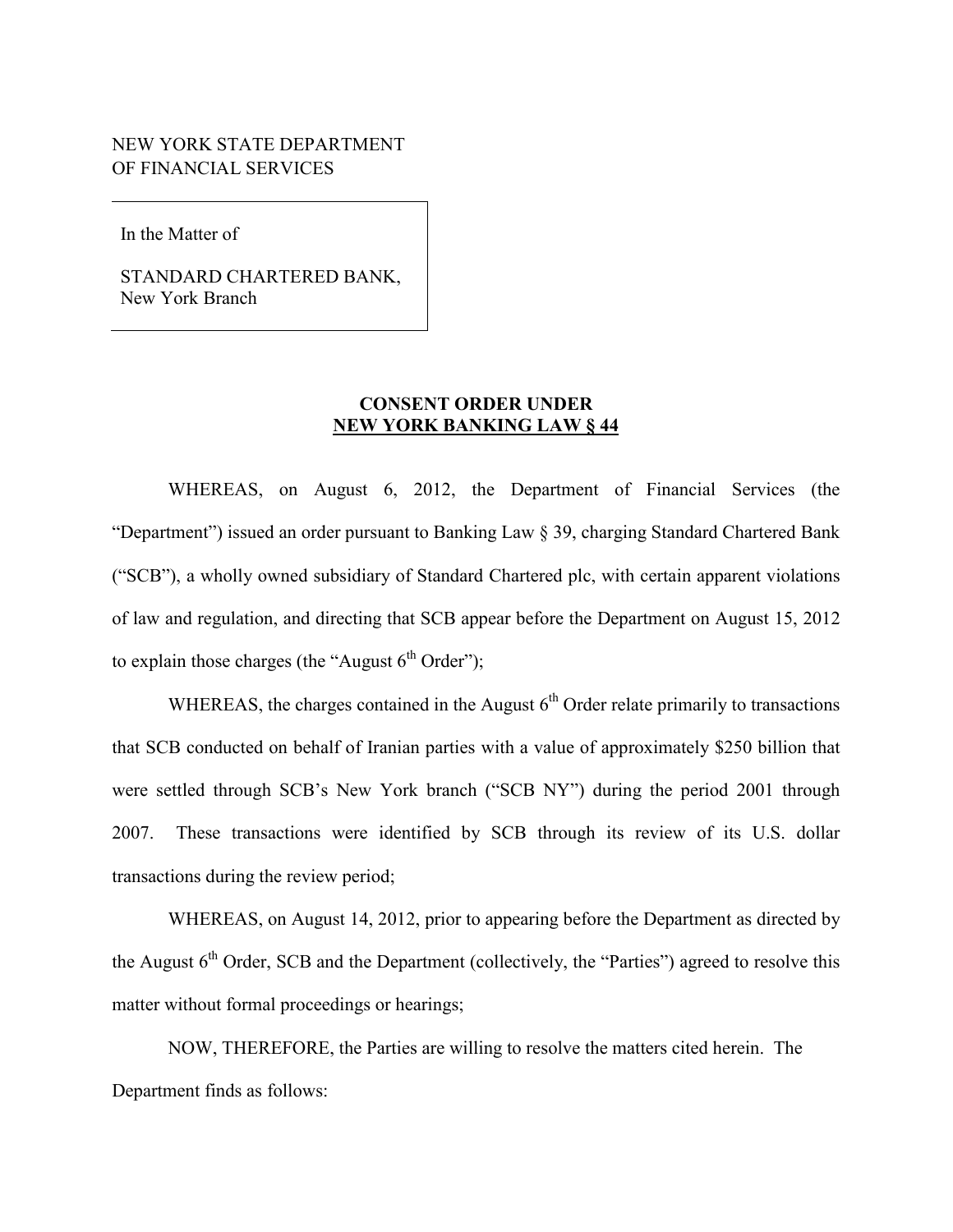1. Throughout the period relevant to the Department's investigation, Iran was subject to U.S. economic sanctions for, among other things, sponsoring international terrorism and attempting to build nuclear weapons.

 SCB as "repair," which was designed to help SCB compete for Iranian business and to avoid 2. From at least January 2001 through 2007, SCB provided U.S. dollar clearing services to Iranian state and privately owned banks, corporations, and individuals. In processing transactions on behalf of its Iranian customers, SCB removed or omitted Iranian information from U.S. dollar wire payment messages through a practice known internally at potential processing delays.

 3. The removal or omission of Iranian information, by the use of cover payments or by "repair," occurred with respect to approximately 59,000 transactions totaling approximately \$250 billion.

 relevant period, pursuant to which certain wire transfers evidencing the transactions did not assist law enforcement authorities. 4. It is the position of the Department that SCB's policies and procedures during the contain information regarding Iranian parties when sent through SCB NY, prevented New York State regulators from performing complete safety and soundness examinations, and from identifying suspicious patterns of activity, which could, among other things, allow regulators to

5. In 2004, SCB consented to a formal enforcement action and executed a written agreement ("Written Agreement") with the New York Banking Department ("NYSBD"), a predecessor agency of the Department, and the Federal Reserve Bank of New York ("FRBNY") regarding flaws in anti-money-laundering risk controls at SCB NY. The Written Agreement required SCB to adopt sound anti-money laundering practices with respect to foreign bank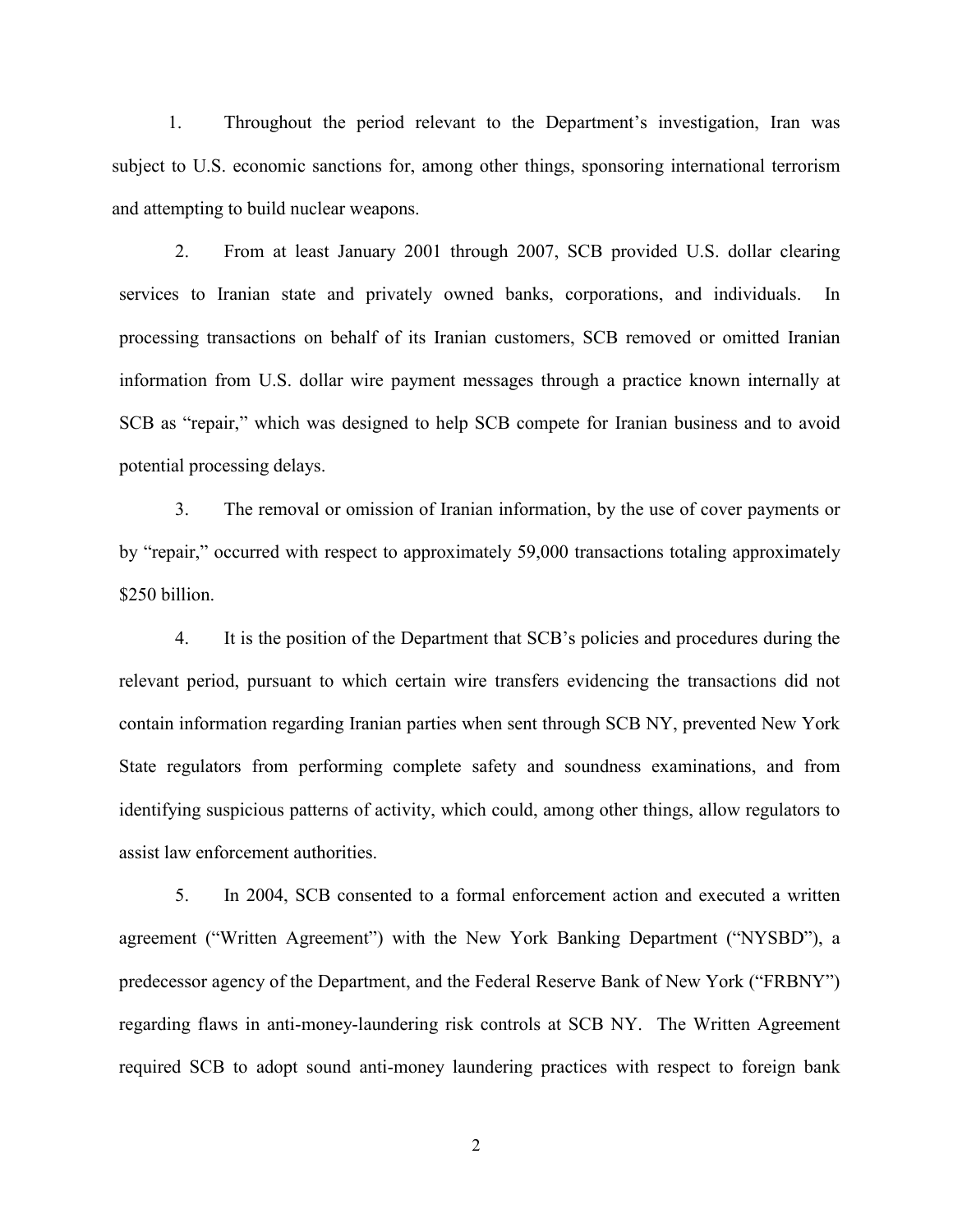correspondent accounts and to hire an independent consultant to conduct a historical transaction review for the period July 2002 to October 2004. On July 10, 2007, the NYSBD and FRBNY terminated the Written Agreement and ended the ongoing enforcement action.

 BSA/AML findings, including: (1) weaknesses in the customer risk rating methodology and 6. In 2011, the Department conducted an examination of SCB NY, which identified documentation of certain customer due diligence ("CDD") information; (2) insufficient documentation of decisions to waive potential OFAC matches to customers and associated parties; and (3) offshoring portions of SCB NY's transaction monitoring process to SCB's Global Shared Services with insufficient evidence of oversight or communication between them.

7. SCB NY is undertaking remediation actions to address those examination findings and has hired a third-party consultant to validate corrective measures and the sustainability of the BSA AML program at SCB NY, the report of which has been provided to the Department.

#### **SETTLEMENT PROVISIONS**

#### **Monetary Payment:**

 (\$340,000,000). SCB will pay the entire payment of \$340,000,000 within ten (10) days of 8. SCB will pay a civil monetary payment to the Department pursuant to Banking Law §§ 44 and 44-A in the amount of three hundred and forty million U.S. dollars executing the Consent Order.

### **BSA/AML and OFAC Compliance Review:**

 independent on-site monitor acceptable to the Department (the "Compliance Monitor") who 9. Within thirty (30) days of executing the Consent Order, SCB will identify an will report directly to the Department to conduct a comprehensive review (the "Compliance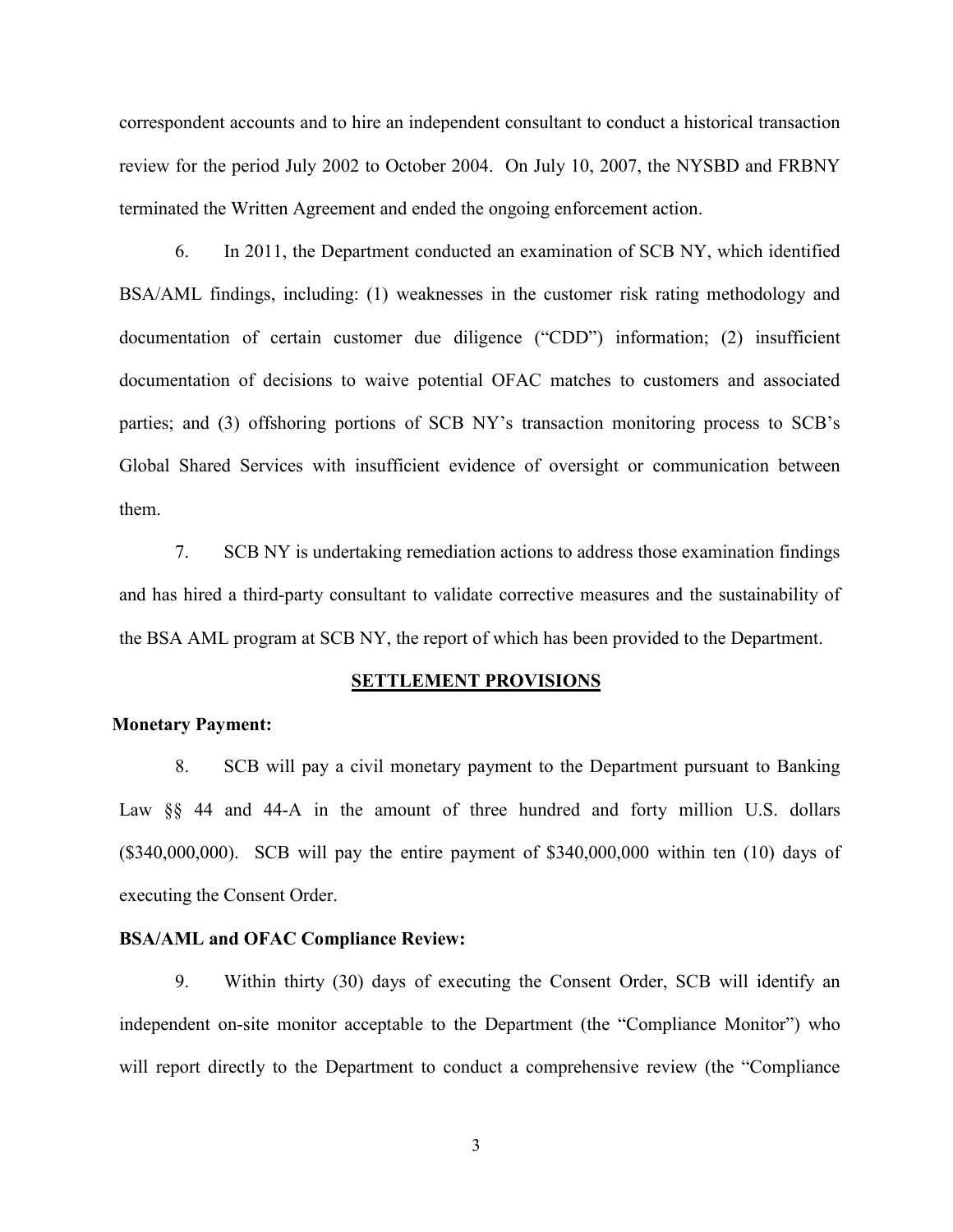Review") of the BSA/AML and OFAC compliance programs, policies, and procedures now in place at SCB's New York Branch (the "SCB NY Program"). The Compliance Monitor will have authority, to the extent legally permissible, to examine and assess SCB's existing BSA/AML operations that are performed outside the United States on behalf of SCB's New York Branch. Based on the Compliance Review, the Compliance Monitor will identify needed corrective measures to address identified flaws, weaknesses or other deficiencies in the SCB NY Program, and oversee their implementation. The Compliance Monitor will also examine and assess SCB's New York Branch's compliance with those corrective measures.

 extent legally permissible. The term of the Compliance Monitor will extend for two years from 10. SCB agrees to cooperate fully with the Compliance Monitor by, including but not limited to, providing the Compliance Monitor access to all relevant personnel and records to the the date of formal engagement. Any dispute as to the scope of the Compliance Monitor's authority will be resolved by the Department in the exercise of its sole discretion after appropriate consultation with SCB and/or the Compliance Monitor.

11. Within thirty (30) days of executing the Consent Order, SCB will submit to the Department for approval the proposed terms of the Compliance Monitor's engagement ("Engagement Letter").

 12. Within ninety (90) days of SCB's receipt of the Department's written approval of such terms, the Compliance Monitor will submit to the Parties a written report of findings, including proposed corrective measures from the Compliance Review (the "Compliance Review Report"). Thereafter, the Compliance Monitor will submit written monthly progress reports ("Progress Reports") to the Parties.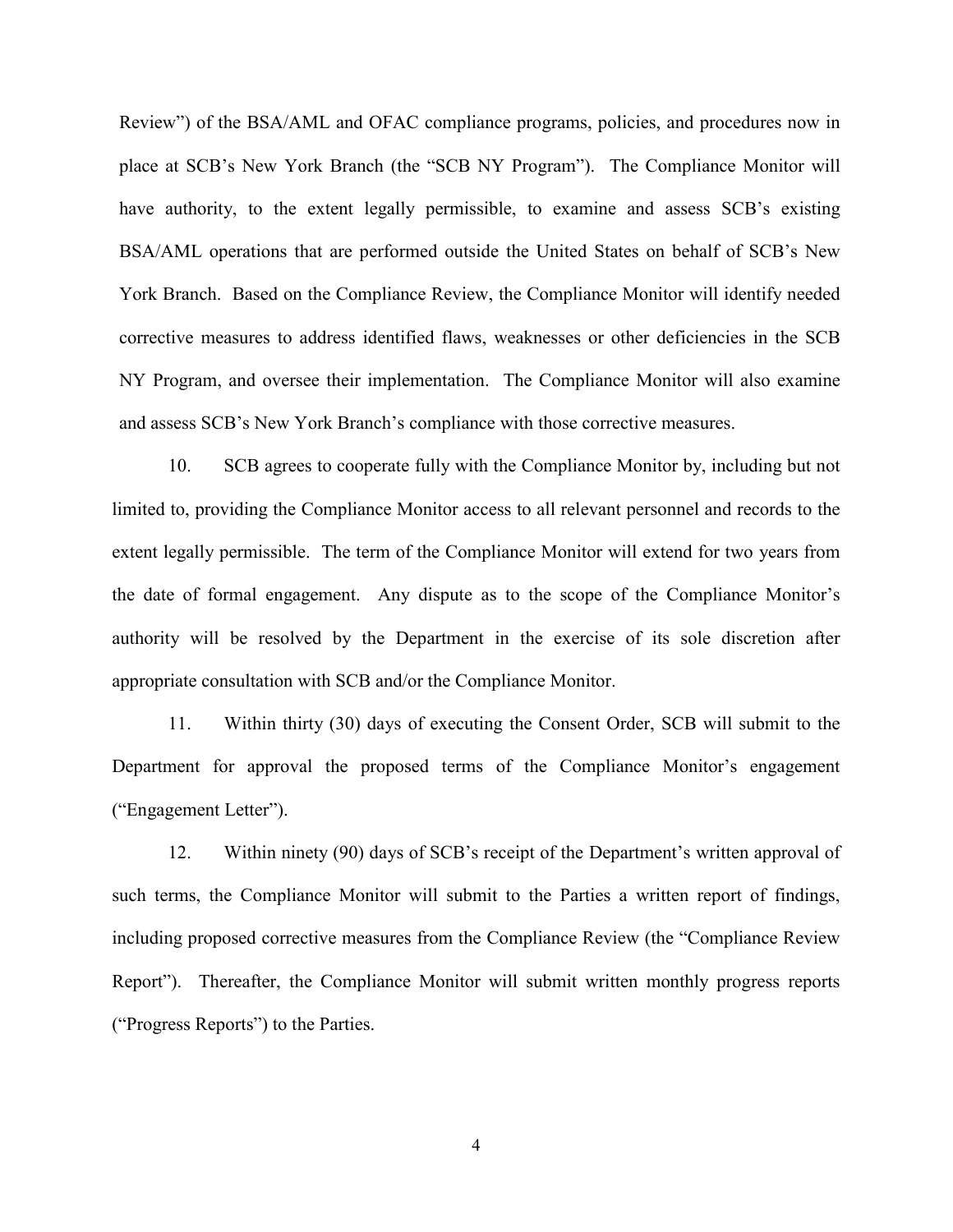#### **BSA/AML and OFAC Compliance Programs:**

current SCB NY Program, incorporating the Compliance Review Report (the "Action Plan"). 13. Within sixty (60) days of the receipt of the Compliance Review Report, SCB will submit to the Department for approval a written plan that is designed to improve and enhance the The Action Plan will provide for enhanced internal controls and updates and/or revisions to current policies, procedures and processes of SCB's New York Branch in order to ensure full compliance with all applicable provisions of the BSA, the rules and regulations issued thereunder, OFAC requirements and the requirements of the Consent Order. Upon receipt of written approval by the Department, SCB will begin to implement the changes.

## **Management Oversight:**

 management oversight of SCB NY's Program ("Management Oversight Plan"). The 14. Within sixty (60) days following the receipt of the Compliance Review Report, SCB is to submit to the Department for approval a written plan to improve and enhance Management Oversight Plan will address all relevant matters identified in the Compliance Review Report, provide a sustainable management oversight framework, and will take effect within thirty (30) days of receipt of written approval.

 Branch's BSA/AML and OFAC compliance, including compliance work conducted by SCB outside the United States on behalf of SCB's New York Branch. The AMLA will have full 15. The Management Oversight Plan will include, among other things, SCB's New York Branch's employment of a permanent Anti-Money Laundering Auditor ("AMLA"), who will be located on-site at SCB's New York Branch, and who will audit SCB's New York access to all personnel and records involved in SCB's BSA/AML compliance, transaction screening, and customer due diligence functions, to the extent legally permissible, and will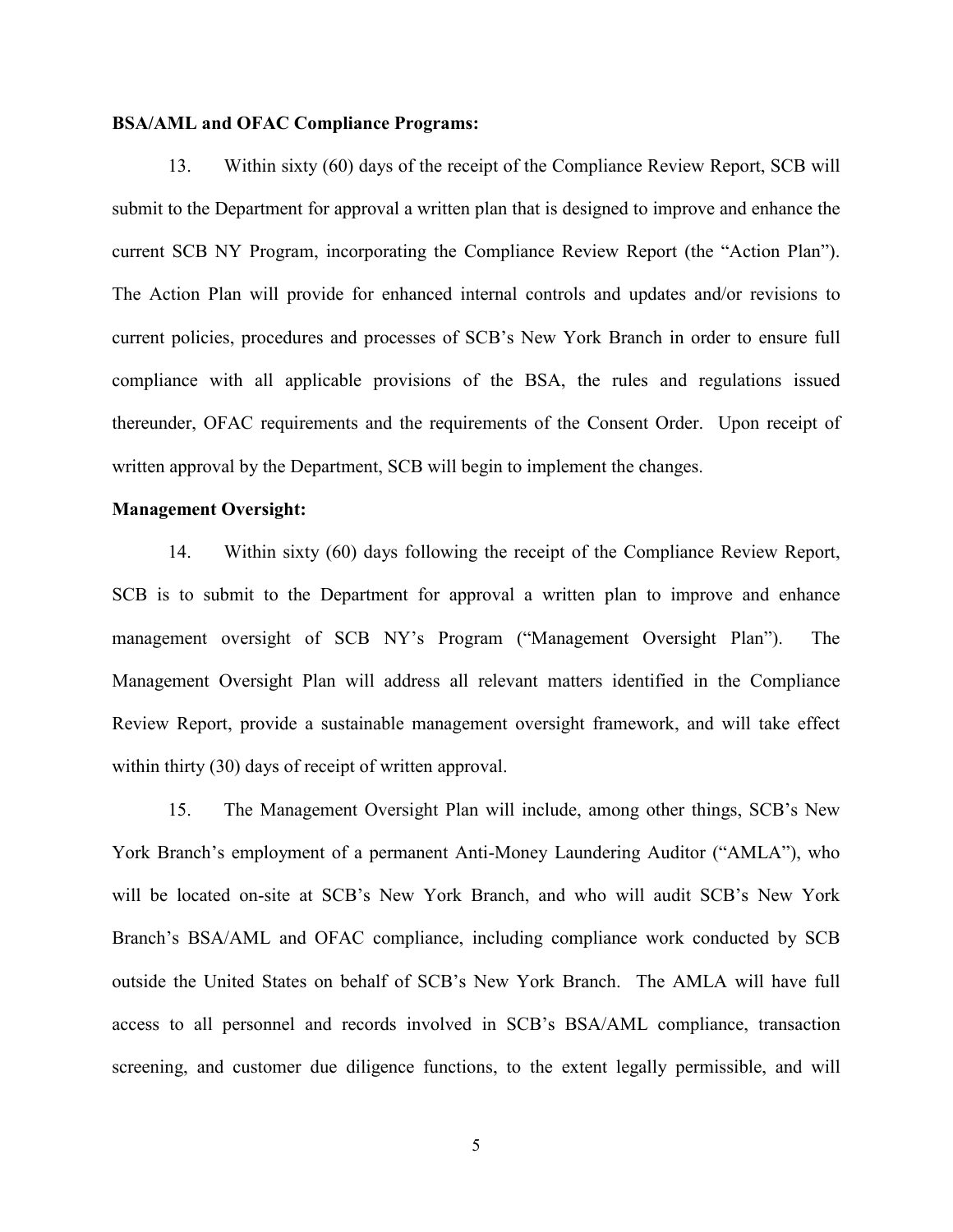further generate quarterly status reports for the Parties. In addition, Department examiners will remain on-site at SCB's New York Branch, as deemed appropriate by the Department.

16. The Parties agree that SCB's full compliance with paragraphs 9 through 15 of the Consent Order will constitute adoption of adequate corrective measures to address all violations identified by the Department in its 2011 examination of SCB NY.

## **Breach of the Consent Order:**

17. In the event that the Department believes SCB to be materially in breach of the Consent Order ("Breach"), the Department will provide written notice to SCB of the Breach and SCB must, within ten (10) business days from the date of receipt of said notice, or on a later date if so determined in the sole discretion of the Department, appear before the Department to demonstrate that no Breach has occurred or, to the extent pertinent, that the Breach is not material or has been cured.

 Banking and Financial Services Laws and may use any and all evidence available to the under the Banking and Financial Services Laws. 18. The Parties understand and agree that SCB's failure to make the required demonstration within the specified period is presumptive evidence of SCB's Breach. Upon a finding of Breach, the Department has all the remedies available to it under the New York Department for all ensuing hearings, notices, orders and other remedies that may be available

#### **Waiver of Rights:**

 19. The Parties further understand and agree that no provision of the Consent Order is subject to review in any court or tribunal outside the Department.

#### **Parties Bound by the Consent Order:**

20. It is further understood that the Consent Order is binding on the Department and SCB, as well as their successors and assigns that are within the supervision of the Department,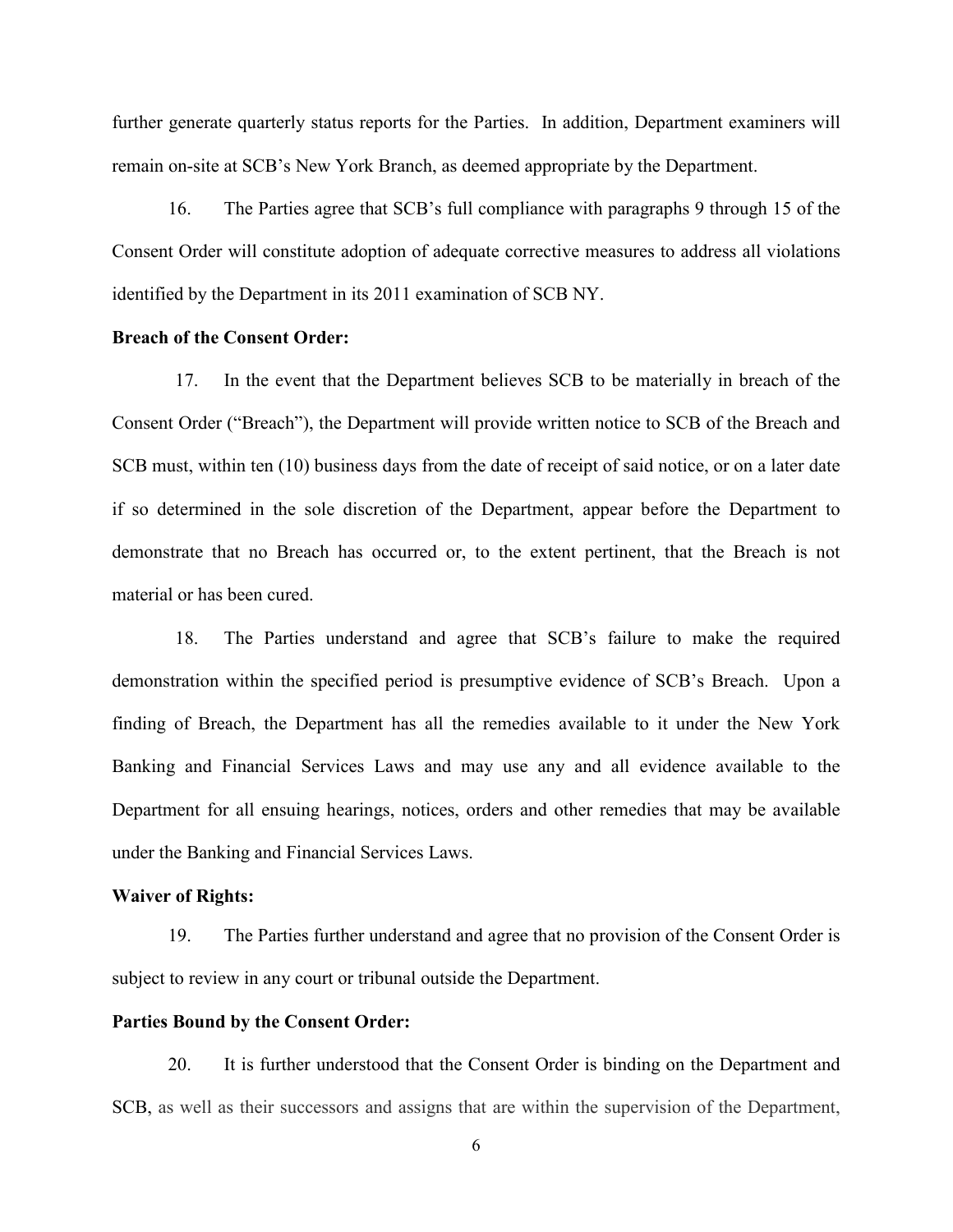but it specifically does not bind any federal or other state agencies or any law enforcement authorities.

 however, the Department may undertake enforcement action against SCB for transactions or 21. No further action will be taken by the Department against SCB for the conduct set forth in the Consent Order or the Department's August  $6<sup>th</sup>$  Order, including the investigation referenced in footnote 1 of the August  $6<sup>th</sup>$  Order, provided that SCB complies with the terms of the Consent Order. Notwithstanding any other provision contained in the Consent Order, conduct that SCB did not disclose to the Department in the written materials that SCB submitted to the Department in connection with this matter.

22. During the period in which the Consent Order remains in effect, the approved Program, Plans, and Engagement Letter as referenced herein will not be amended or rescinded without the prior written approval of the Department, other than amendments necessary to comply with applicable laws and regulations.

 and the results thereof. SCB's responses to any audit reports covering BSA/AML matters prepared by internal and external auditors will be included with the progress report. The 23. Within ten (10) days after the end of each quarter following the execution of the Consent Order, SCB will submit to the Department written progress reports detailing the form and manner of all actions taken to secure compliance with the provisions of the Consent Order Department may, in writing, and in its discretion, discontinue the requirement for progress reports or modify the reporting schedule.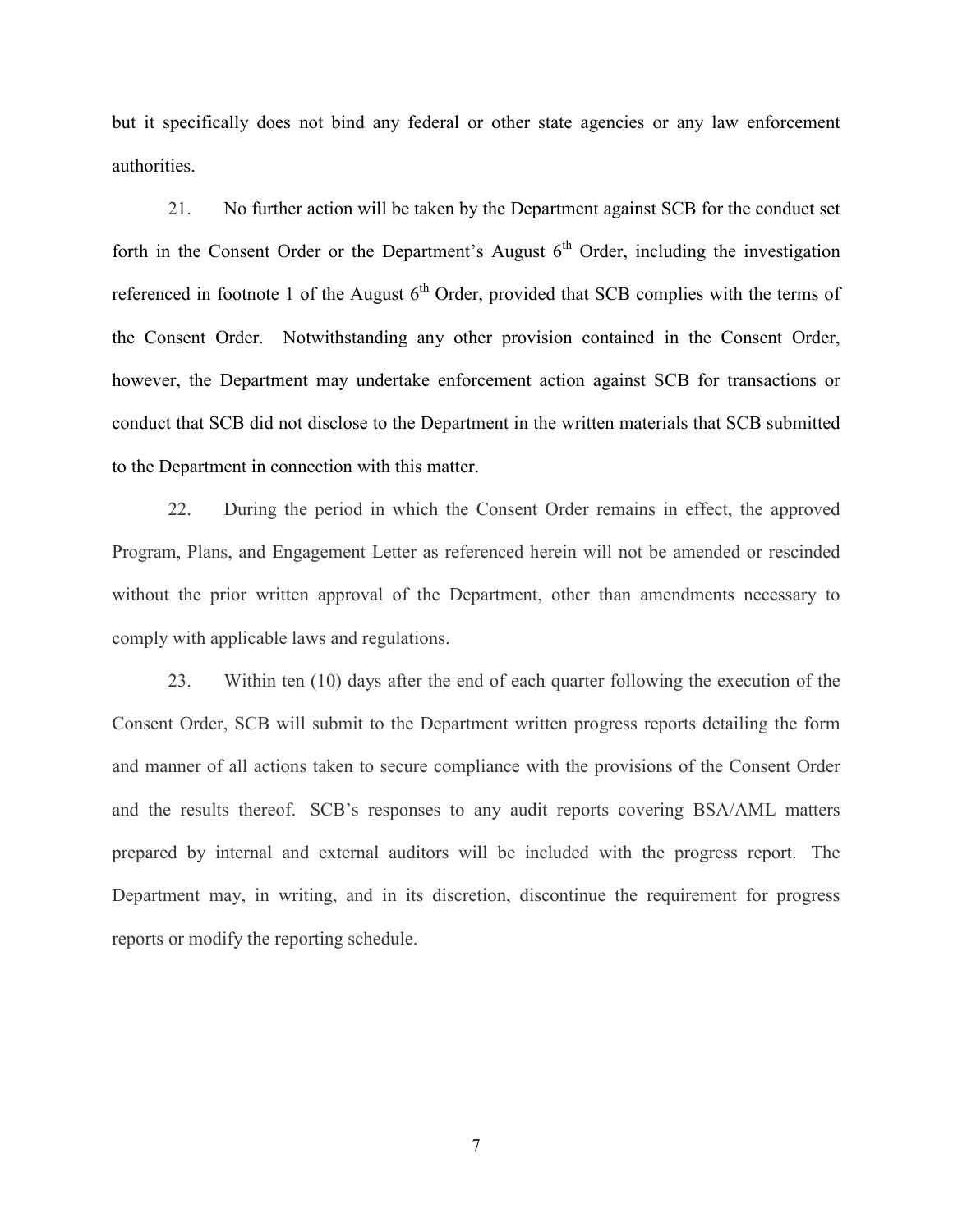## **Notices:**

All communications regarding this Order shall be sent to:

New York, NY 10004 Mr. Gauray Vasisht **Executive Deputy Superintendent Banking Division** Ì. **One State Street** 24. All communications regarding this Order shall be sent to:<br>Mr. Gaurav Vasisht<br>Executive Deputy Superintendent<br>Banking Division<br>New York State Department of<br>Financial Services<br>One State Street<br>New York, NY 10004

Avenue Dr. Tim Miller Director, Property, Research & Assurance London EC2V 5DD Dr. Tim Miller<br>Director, Property, Research & Assurance<br>Standard Chartered Bank<br>1 Basinghall Avenue<br>London EC2V 5DD<br>United Kingdom<br>Mr. Edward Kowalcyk<br>Regional Head of Compliance, Americas<br>Standard Chartered Bank<br>1095 Aven

Mr. Edward Kowalcyk Regional Head of Compliance, Americas 1095 Avenue of the Americas New York, NY 10036

## **Miscellaneous:**

25. Each provision of the Consent Order will remain effective and enforceable until

stayed, modified, terminated or suspended in writing by the Department.

26. No promise, assurance, representation, or understanding other than those contained in the Consent Order has been made to induce any party to agree to the provisions of the Consent Order.